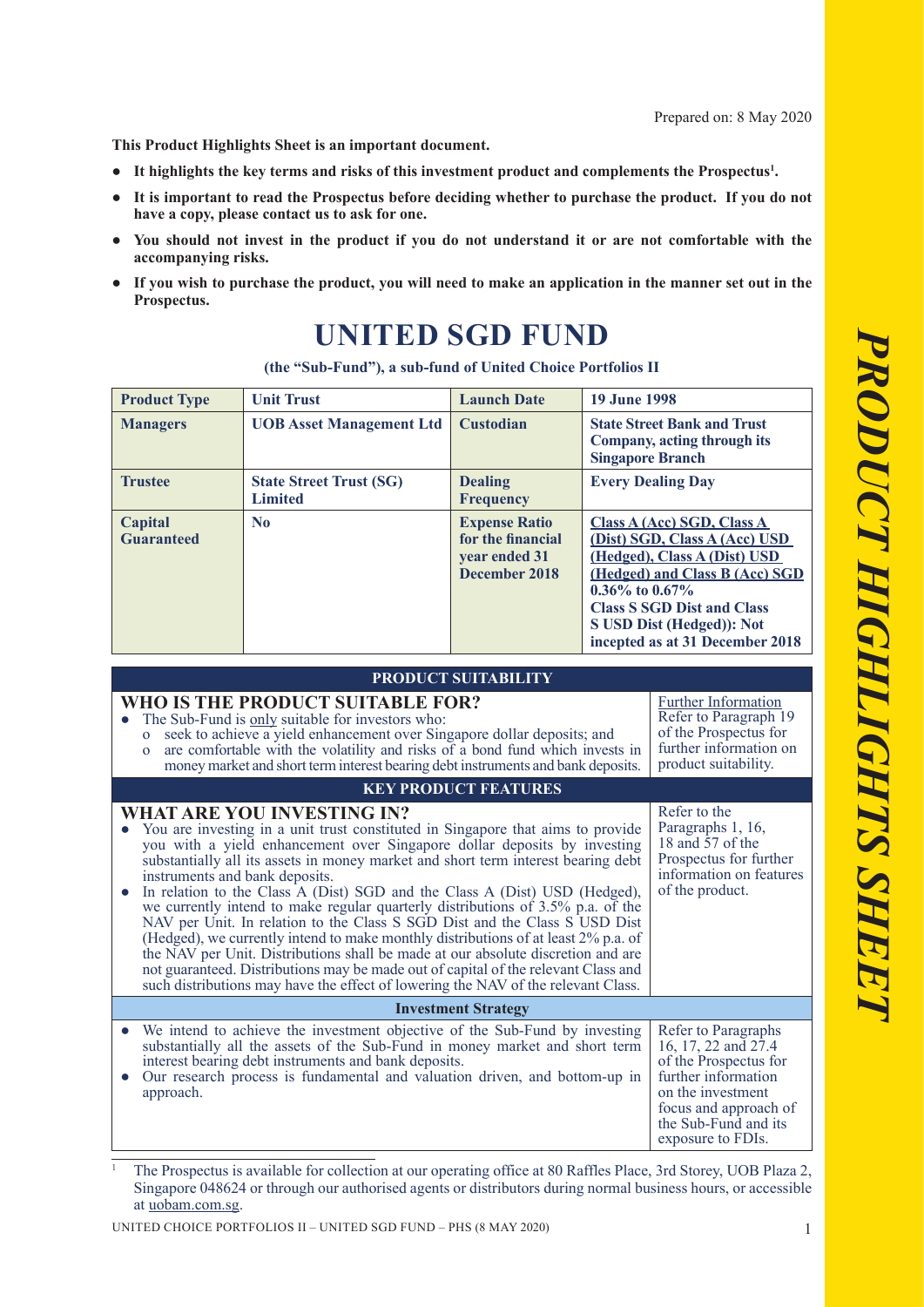| $\bullet$              | For Singapore, Asia and emerging markets, our team of credit analysts conducts a<br>detailed credit analysis that evaluates industry outlook, business review, financial<br>review, management expertise, strength of ownership and specific debt structure.<br>This results in an implied rating score. Relative valuation will determine corporate<br>credit selection.<br>For rated issuers, mainly US/Europe high grade issuers, to supplement the<br>fundamental analysis by their G10 credit team, we have implemented a<br>quantitative credit risk approach based from the KMV model. This model uses<br>the Merton option framework to calculate the implied asset volatility or the<br>Expected Default Frequency (EDF) of any corporate bond issue. Other inputs<br>include an asset correlation database, which is generated from a proprietary risk<br>management system. Together, the model will calculate the return-expected loss<br>trade off for any corporate bond issue.<br>The Sub-Fund may use or invest in FDIs for the purposes of hedging existing<br>positions in a portfolio, for efficient portfolio management or a combination of<br>both purposes.<br>With effect from 8 June 2020: Units are Excluded Investment Products.<br>Accordingly, the Sub-Fund will not invest in any product or engage in any<br>transaction which may cause the Units not to be regarded as Excluded Investment<br>Products. |                                                                                                                                                                                                            |
|------------------------|------------------------------------------------------------------------------------------------------------------------------------------------------------------------------------------------------------------------------------------------------------------------------------------------------------------------------------------------------------------------------------------------------------------------------------------------------------------------------------------------------------------------------------------------------------------------------------------------------------------------------------------------------------------------------------------------------------------------------------------------------------------------------------------------------------------------------------------------------------------------------------------------------------------------------------------------------------------------------------------------------------------------------------------------------------------------------------------------------------------------------------------------------------------------------------------------------------------------------------------------------------------------------------------------------------------------------------------------------------------------------------------------------------------------------------------|------------------------------------------------------------------------------------------------------------------------------------------------------------------------------------------------------------|
|                        | <b>Parties Involved</b>                                                                                                                                                                                                                                                                                                                                                                                                                                                                                                                                                                                                                                                                                                                                                                                                                                                                                                                                                                                                                                                                                                                                                                                                                                                                                                                                                                                                                  |                                                                                                                                                                                                            |
|                        |                                                                                                                                                                                                                                                                                                                                                                                                                                                                                                                                                                                                                                                                                                                                                                                                                                                                                                                                                                                                                                                                                                                                                                                                                                                                                                                                                                                                                                          |                                                                                                                                                                                                            |
| $\bullet$<br>$\bullet$ | <b>WHO ARE YOU INVESTING WITH?</b><br>The Managers are UOB Asset Management Ltd.<br>The Trustee is State Street Trust (SG) Limited.<br>The Custodian is State Street Bank and Trust Company, acting through its<br>Singapore Branch.                                                                                                                                                                                                                                                                                                                                                                                                                                                                                                                                                                                                                                                                                                                                                                                                                                                                                                                                                                                                                                                                                                                                                                                                     | Refer to Parts II and<br>III and Paragraph 55<br>of the Prospectus for<br>further information<br>on the role and<br>responsibilities of<br>these entities and<br>what happens if they<br>become insolvent. |
|                        |                                                                                                                                                                                                                                                                                                                                                                                                                                                                                                                                                                                                                                                                                                                                                                                                                                                                                                                                                                                                                                                                                                                                                                                                                                                                                                                                                                                                                                          |                                                                                                                                                                                                            |
|                        |                                                                                                                                                                                                                                                                                                                                                                                                                                                                                                                                                                                                                                                                                                                                                                                                                                                                                                                                                                                                                                                                                                                                                                                                                                                                                                                                                                                                                                          |                                                                                                                                                                                                            |
|                        | <b>KEY RISKS</b>                                                                                                                                                                                                                                                                                                                                                                                                                                                                                                                                                                                                                                                                                                                                                                                                                                                                                                                                                                                                                                                                                                                                                                                                                                                                                                                                                                                                                         |                                                                                                                                                                                                            |
|                        | <b>WHAT ARE THE KEY RISKS OF THIS INVESTMENT?</b><br>The value of the Sub-Fund and its distributions (if any) may rise or fall. These<br>risk factors may cause you to lose some or all of your investment:                                                                                                                                                                                                                                                                                                                                                                                                                                                                                                                                                                                                                                                                                                                                                                                                                                                                                                                                                                                                                                                                                                                                                                                                                              | Refer to Part IX of the<br>Prospectus for further<br>information on risks of                                                                                                                               |
|                        |                                                                                                                                                                                                                                                                                                                                                                                                                                                                                                                                                                                                                                                                                                                                                                                                                                                                                                                                                                                                                                                                                                                                                                                                                                                                                                                                                                                                                                          | the product.                                                                                                                                                                                               |
|                        | <b>Market and Credit Risks</b>                                                                                                                                                                                                                                                                                                                                                                                                                                                                                                                                                                                                                                                                                                                                                                                                                                                                                                                                                                                                                                                                                                                                                                                                                                                                                                                                                                                                           |                                                                                                                                                                                                            |
| $\bullet$              | You are exposed to the market risk in the global markets. Prices of securities<br>that the Sub-Fund invests in may be affected by changes in economic conditions,<br>interest rates and the market's perception of the securities which in turn may<br>affect the value of your investment.<br>You are exposed to credit and default risks. Adverse changes in the financial<br>condition of the issuer of the debt securities which the Sub-Fund is invested in, or<br>in general economic conditions, or both, or an unanticipated rise in interest rates,<br>may increase the potential for default.                                                                                                                                                                                                                                                                                                                                                                                                                                                                                                                                                                                                                                                                                                                                                                                                                                  |                                                                                                                                                                                                            |
|                        | <b>Liquidity Risks</b>                                                                                                                                                                                                                                                                                                                                                                                                                                                                                                                                                                                                                                                                                                                                                                                                                                                                                                                                                                                                                                                                                                                                                                                                                                                                                                                                                                                                                   |                                                                                                                                                                                                            |
| $\bullet$              | The Sub-Fund is not listed and you can redeem only on Dealing Days. There is<br>no secondary market for the Sub-Fund. All realisation forms should be submitted<br>to our authorised agents or distributors.<br>You are exposed to liquidity risk. Investments by the Sub-Fund in some Asian<br>and/or emerging markets often involve a greater degree of risk due to the nature<br>of such markets which do not have fully developed services such as custodian and<br>settlement services. There may be a greater degree of volatility in such markets<br>because of the speculative element, significant retail participation and the lack of<br>liquidity.                                                                                                                                                                                                                                                                                                                                                                                                                                                                                                                                                                                                                                                                                                                                                                           |                                                                                                                                                                                                            |
|                        | <b>Product-Specific Risks</b>                                                                                                                                                                                                                                                                                                                                                                                                                                                                                                                                                                                                                                                                                                                                                                                                                                                                                                                                                                                                                                                                                                                                                                                                                                                                                                                                                                                                            |                                                                                                                                                                                                            |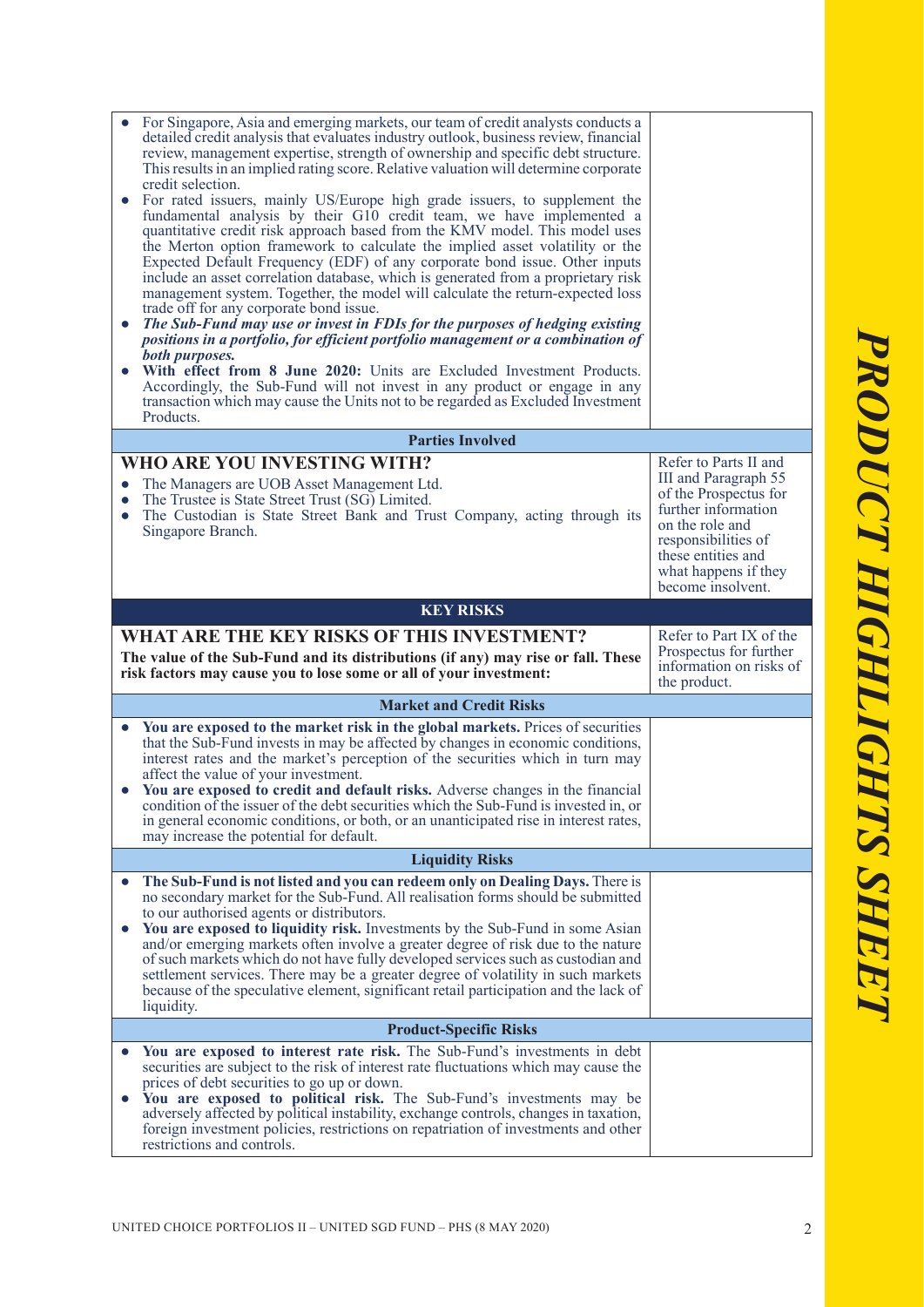| $\bullet$<br>$\bullet$<br>$\bullet$ | relevant Class.<br>agencies and other third parties.                                                                                                                                                                                                                      | You are exposed to derivatives risk. The Sub-Fund may use or invest in FDIs.<br>An investment in a FDI may require the deposit of initial margin and additional<br>deposit of margin on short notice if the market moves against the investment<br>position. If the required margin is not provided in time, the investment may be<br>liquidated at a loss. We have the controls for investments in FDIs and have in<br>place systems to monitor the derivative positions of the Sub-Fund.<br>You are exposed to foreign exchange and currency risk. Where the Sub-Fund<br>makes investments which are denominated in foreign currencies, fluctuations in<br>the exchange rates of the currency or currencies in which the underlying assets<br>of the Sub-Fund are denominated against the Sub-Fund's base currency (SGD)<br>and/or the denominated currency of the relevant Class may affect the value of the<br>relevant Units. The Sub-Fund's or the relevant Class' foreign currency exposure<br>may not be fully hedged depending on the circumstances of each case.<br>• You are exposed to risk relating to distributions. Dividend/interest income<br>of the Distribution Classes may be adversely affected by events such as (but<br>not limited to) investee entities suffering unexpected losses and/or paying lower<br>than expected dividends, and adverse currency exchange rate fluctuations.<br>Distributions made from capital may reduce the relevant Holder's original<br>investment and result in reduced future returns. Payment of distributions (whether<br>out of capital or otherwise) may have the effect of lowering the NAV of the<br>Other risks to your investment include the risk of investing in small<br>capitalisation companies, single country, sector or region risk, counterparty<br>risk, broker risk, investment management risk and risk of using rating |                                                                                            |  |  |
|-------------------------------------|---------------------------------------------------------------------------------------------------------------------------------------------------------------------------------------------------------------------------------------------------------------------------|-----------------------------------------------------------------------------------------------------------------------------------------------------------------------------------------------------------------------------------------------------------------------------------------------------------------------------------------------------------------------------------------------------------------------------------------------------------------------------------------------------------------------------------------------------------------------------------------------------------------------------------------------------------------------------------------------------------------------------------------------------------------------------------------------------------------------------------------------------------------------------------------------------------------------------------------------------------------------------------------------------------------------------------------------------------------------------------------------------------------------------------------------------------------------------------------------------------------------------------------------------------------------------------------------------------------------------------------------------------------------------------------------------------------------------------------------------------------------------------------------------------------------------------------------------------------------------------------------------------------------------------------------------------------------------------------------------------------------------------------------------------------------------------------------------------------------------------------------------------------------------------------------------|--------------------------------------------------------------------------------------------|--|--|
|                                     |                                                                                                                                                                                                                                                                           | <b>FEES AND CHARGES</b>                                                                                                                                                                                                                                                                                                                                                                                                                                                                                                                                                                                                                                                                                                                                                                                                                                                                                                                                                                                                                                                                                                                                                                                                                                                                                                                                                                                                                                                                                                                                                                                                                                                                                                                                                                                                                                                                             |                                                                                            |  |  |
|                                     | <u>Payable directly by you</u><br>investment sum:<br><b>Subscription Fee</b>                                                                                                                                                                                              | WHAT ARE THE FEES AND CHARGES OF THIS INVESTMENT?<br>• You will need to pay the following fees and charges as a percentage of your gross<br><b>Class A (Acc) SGD</b><br>o Cash Units and SRS Units: Currently 2%<br>$(\text{maximum } 5\%)$<br>CPF Units: Currently 1.5% (maximum<br>$\mathbf O$<br>$1.5\%$<br><b>Class A (Dist) SGD and Class S SGD Dist</b><br>Cash Units and SRS Units: Currently 2%<br>$\overline{O}$<br>(maximum $5\%$ )<br>Class A (Acc) USD (Hedged), Class A (Dist)<br><b>USD (Hedged), Class B (Acc) SGD and Class</b><br><b>S USD Dist (Hedged)</b><br>Cash Units: Currently 2% (maximum 5%)<br>$\mathbf O$                                                                                                                                                                                                                                                                                                                                                                                                                                                                                                                                                                                                                                                                                                                                                                                                                                                                                                                                                                                                                                                                                                                                                                                                                                                               | Refer to Part VIII of<br>the Prospectus for<br>further information on<br>fees and charges. |  |  |
|                                     | <b>Realisation Charge</b>                                                                                                                                                                                                                                                 | Ni <sup>2</sup>                                                                                                                                                                                                                                                                                                                                                                                                                                                                                                                                                                                                                                                                                                                                                                                                                                                                                                                                                                                                                                                                                                                                                                                                                                                                                                                                                                                                                                                                                                                                                                                                                                                                                                                                                                                                                                                                                     |                                                                                            |  |  |
|                                     | <b>Switching Fee</b>                                                                                                                                                                                                                                                      | Currently 1% (maximum 1%)                                                                                                                                                                                                                                                                                                                                                                                                                                                                                                                                                                                                                                                                                                                                                                                                                                                                                                                                                                                                                                                                                                                                                                                                                                                                                                                                                                                                                                                                                                                                                                                                                                                                                                                                                                                                                                                                           |                                                                                            |  |  |
|                                     | • Our authorised agents and distributors through whom you subscribe for Units<br>may impose other fees and charges that are not disclosed in the Prospectus. You<br>should check with the relevant authorised agents or distributors on such fees and<br>charges, if any. |                                                                                                                                                                                                                                                                                                                                                                                                                                                                                                                                                                                                                                                                                                                                                                                                                                                                                                                                                                                                                                                                                                                                                                                                                                                                                                                                                                                                                                                                                                                                                                                                                                                                                                                                                                                                                                                                                                     |                                                                                            |  |  |
|                                     | Payable by the Sub-Fund from invested proceeds                                                                                                                                                                                                                            |                                                                                                                                                                                                                                                                                                                                                                                                                                                                                                                                                                                                                                                                                                                                                                                                                                                                                                                                                                                                                                                                                                                                                                                                                                                                                                                                                                                                                                                                                                                                                                                                                                                                                                                                                                                                                                                                                                     |                                                                                            |  |  |
|                                     | The Sub-Fund will pay the following fees and charges to the Managers and other<br>parties:                                                                                                                                                                                |                                                                                                                                                                                                                                                                                                                                                                                                                                                                                                                                                                                                                                                                                                                                                                                                                                                                                                                                                                                                                                                                                                                                                                                                                                                                                                                                                                                                                                                                                                                                                                                                                                                                                                                                                                                                                                                                                                     |                                                                                            |  |  |
|                                     | <b>Management Fee</b>                                                                                                                                                                                                                                                     | Class A (Acc) SGD, Class A (Dist) SGD, Class<br>A (Acc) USD (Hedged), Class A (Dist) USD                                                                                                                                                                                                                                                                                                                                                                                                                                                                                                                                                                                                                                                                                                                                                                                                                                                                                                                                                                                                                                                                                                                                                                                                                                                                                                                                                                                                                                                                                                                                                                                                                                                                                                                                                                                                            |                                                                                            |  |  |
|                                     | (a) Retained by Managers<br>(b) Paid by Managers<br>to financial adviser<br>(trailer fee)                                                                                                                                                                                 | (Hedged), Class S SGD Dist and Class S USD<br><b>Dist (Hedged)</b><br>Currently 0.63% (maximum 1.5% p.a.)<br>$\mathbf{O}$<br>(a) $36.51\%$ to $90.08\%$ of Management<br>÷,<br>Fee                                                                                                                                                                                                                                                                                                                                                                                                                                                                                                                                                                                                                                                                                                                                                                                                                                                                                                                                                                                                                                                                                                                                                                                                                                                                                                                                                                                                                                                                                                                                                                                                                                                                                                                  |                                                                                            |  |  |
|                                     |                                                                                                                                                                                                                                                                           | (b) $9.92\%$ to $63.49\%$ <sup>3</sup> of Management Fee                                                                                                                                                                                                                                                                                                                                                                                                                                                                                                                                                                                                                                                                                                                                                                                                                                                                                                                                                                                                                                                                                                                                                                                                                                                                                                                                                                                                                                                                                                                                                                                                                                                                                                                                                                                                                                            |                                                                                            |  |  |

 $\overline{2}$  There is currently no maximum Realisation Charge applicable to the Sub-Fund

UNITED CHOICE PORTFOLIOS II – UNITED SGD FUND – PHS (8 MAY 2020) 3 3 Your financial adviser is required to disclose to you the amount of trailer fee it receives from the Managers.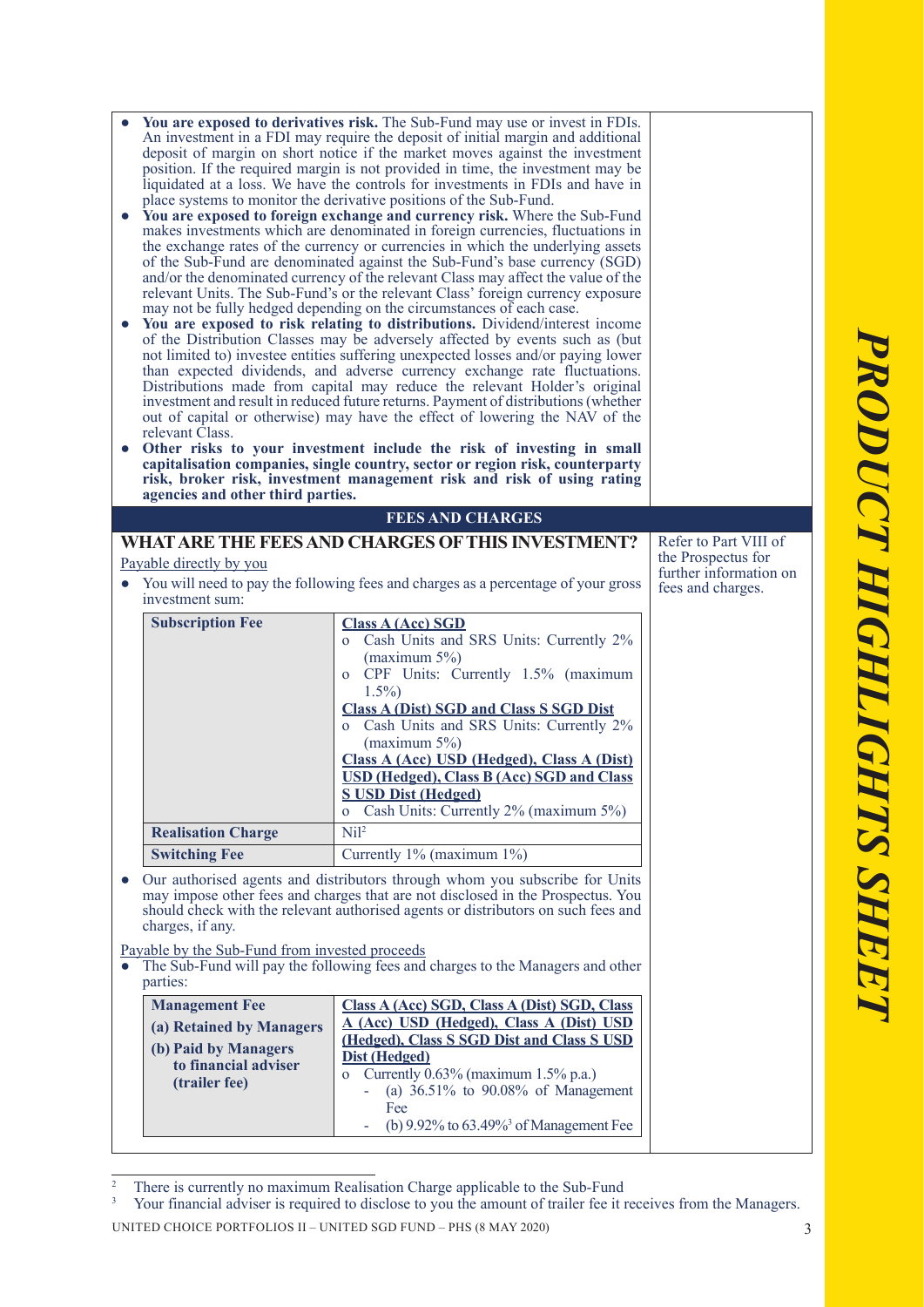|                                                                                  | <b>Class B (Acc) SGD</b><br>o Currently $0.33\%$ (maximum 1.5% p.a.)<br>(a) 50.00% of Management Fee<br>(b) $50.00\%$ <sup>2</sup> of Management Fee                                     |
|----------------------------------------------------------------------------------|------------------------------------------------------------------------------------------------------------------------------------------------------------------------------------------|
| Trustee fee (paid by the<br><b>Managers out of the</b><br><b>Management Fee)</b> | Currently below $0.05\%$ p.a. (maximum $0.1\%$ )<br>p.a.); Subject to a maximum of S\$45,000 p.a.                                                                                        |
| <b>Valuation and accounting</b><br>fee                                           | Based on a tiered structure                                                                                                                                                              |
| <b>Registrar and transfer</b><br>agent fee                                       | Based on a tiered structure                                                                                                                                                              |
| Audit fee, custodian fee,<br>transaction costs and<br>other fees and charges     | Subject to agreement with the relevant parties.<br>Each of the fees and charges may amount to or<br>exceed 0.1% p.a. depending on the proportion<br>that it bears to the Sub-Fund's NAV. |

#### **VALUATIONS AND EXITING FROM THIS INVESTMENT**

### **HOW OFTEN ARE VALUATIONS AVAILABLE?**

Prices of Units will generally be published 2 Business Days after the relevant Dealing Day in local or foreign publications such as The Straits Times and The Business Times, and on our website at uobam.com.sg or any other website designated by us. Prices may also be obtained from our authorised agents and distributors or by calling our hotline from 8 a.m. to 8 p.m. daily (Singapore time).

#### **HOW CAN YOU EXIT FROM THIS INVESTMENT AND WHAT ARE THE RISKS AND COSTS IN DOING SO?**

- You can exit the Sub-Fund on any Dealing Day by submitting a realisation form to the authorised agent or distributor of the Managers through whom your Units were originally purchased. If applicable to you and you wish to exit the Sub-Fund within the cancellation period of 7 calendar days from the time of your subscription, you may do so by submitting a cancellation form and you will not incur the subscription fee and fees stated above. However you will have to take the risk of any price changes in the NAV of the relevant Class of the Sub-Fund since your subscription and pay any bank charges, administrative or other fees imposed by the relevant authorised agent or distributor.
- We may limit the total number of Units of the Sub-Fund which Holders may realise and which we are entitled to have cancelled on any Dealing Day up to 10% of the total number of Units then in issue.
- You will normally receive the realisation proceeds within 7 Business Days from the Dealing Day on which your realisation form is received and accepted.
- The realisation price of your Units is determined as follows:
	- If you submit the realisation form by  $3:00$  p.m. Singapore time on a Dealing Day, you will be paid a price based on the NAV of the relevant Class of the Sub-Fund as at the Valuation Point of that Dealing Day.
	- o If you submit the realisation form after  $3:00$  p.m. Singapore time on a Dealing Day or on a day not being a Dealing Day, you will be paid a price based on the NAV of the relevant Class of the Sub-Fund as at the Valuation Point of the next Dealing Day.
- The net realisation proceeds that you will receive will be the realisation price of the relevant Class of the Sub-Fund multiplied by the number of Units realised, less any charges. An example is as follows:

| 1,000.00 Units<br>Your realisation<br>request | S\$0.900<br>Notional realisation<br>price | S\$900.00<br>Gross realisation<br>proceeds |
|-----------------------------------------------|-------------------------------------------|--------------------------------------------|
| S\$900.00<br>Gross realisation<br>proceeds    | S\$0.00<br>Realisation charge             | S\$900.00<br>Net realisation<br>proceeds   |
|                                               |                                           |                                            |

#### **CONTACT INFORMATION**

## **HOW DO YOU CONTACT US?**

| UOB Asset Management Ltd |                                            |
|--------------------------|--------------------------------------------|
| Hotline No               | 1800 22 22 228                             |
| Operating hours          | From 8 a.m. to 8 p.m. daily Singapore time |
| Fax No                   | 6532 3868                                  |

| Email |  | $u$ obam $\omega$ uoberoup.com |
|-------|--|--------------------------------|
|-------|--|--------------------------------|

Refer to Paragraph 34 and Parts XII and XIV of the Prospectus for further information on valuation and exiting from the product.